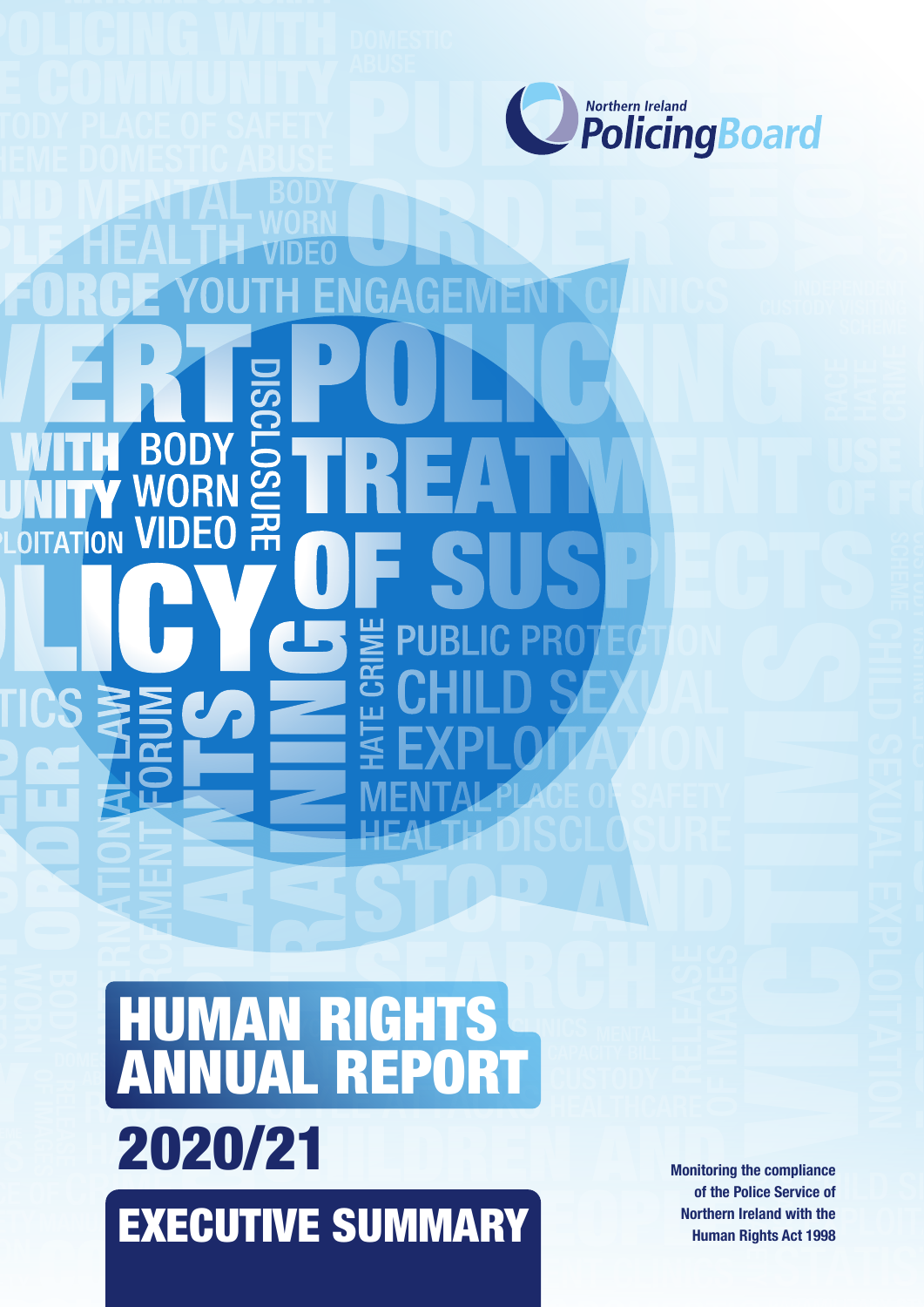

| <b>1.0 FOREWORD</b>          | $2 - 3$ |
|------------------------------|---------|
| <b>2.0 EXECUTIVE SUMMARY</b> | 4-12    |



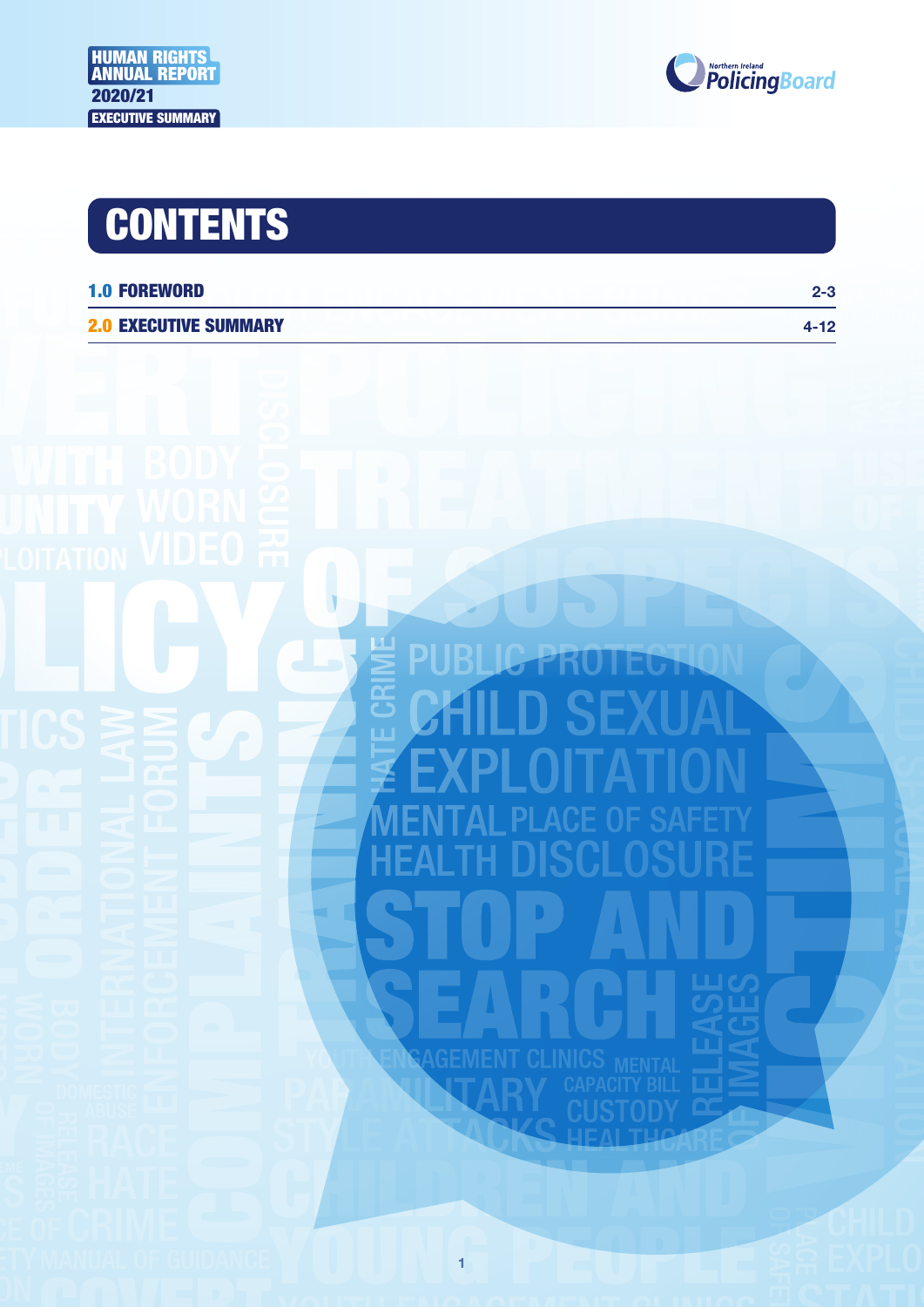

### 1. FOREWORD

I am pleased to present the Northern Ireland Policing Board's (the Board's) 14th Human Rights Annual Report.

The Board's Human Rights Annual Report provides an account of the performance of the PSNI in its compliance with the Human Rights Act 1998 and an overview of the monitoring work carried out during the year by the Board. With the specialist advice of the Board's appointed Human Rights Advisor, this Report highlights good policing practice and areas in which practice could be improved with specific recommendations.



The Human Rights Annual Report 2020/21 contains 20 recommendations for PSNI including human rights training and policy, PSNI use of aircraft, treatment of suspects, social media policy and legacy investigations.

This Report brings transparency to issues that infringe societal rights, assists public understanding of the implementation of human rights standards in police service delivery and explains how the Board conducts its monitoring work. It helps maintain public confidence in the PSNI which is paramount in securing its legitimacy. This fundamental principle lies at the heart of the work which the Policing Board, assisted by the Human Rights Advisor, carries out on behalf of everyone in our community.

PSNI has now implemented over 200 recommendations made in the 13 previous Annual Reports relating to issues such as domestic abuse, hate crime, covert policing, children and young people, public order, complaints and discipline, use of force, stop and search and most recently the PSNI's response to the Covid-19 pandemic. The sheer extent of the scope of work undertaken by the Policing Board and the Human Rights Advisor highlights the importance of keeping human rights under review as there are always new and emerging issues.

The report has been drafted in line with the Board's previous Human Rights Annual Reports using the existing Human Rights Monitoring Framework (2003). However, the Human Rights Advisor has since reviewed this framework and sought views with key stakeholders to assist in that review. Stakeholders agreed that in order for Human Rights monitoring to remain contemporary and dynamic the new Framework should apply criteria to identify future themes. It was further agreed that a number of core areas would be considered as part of the each of the future reports by the Human Rights Advisor.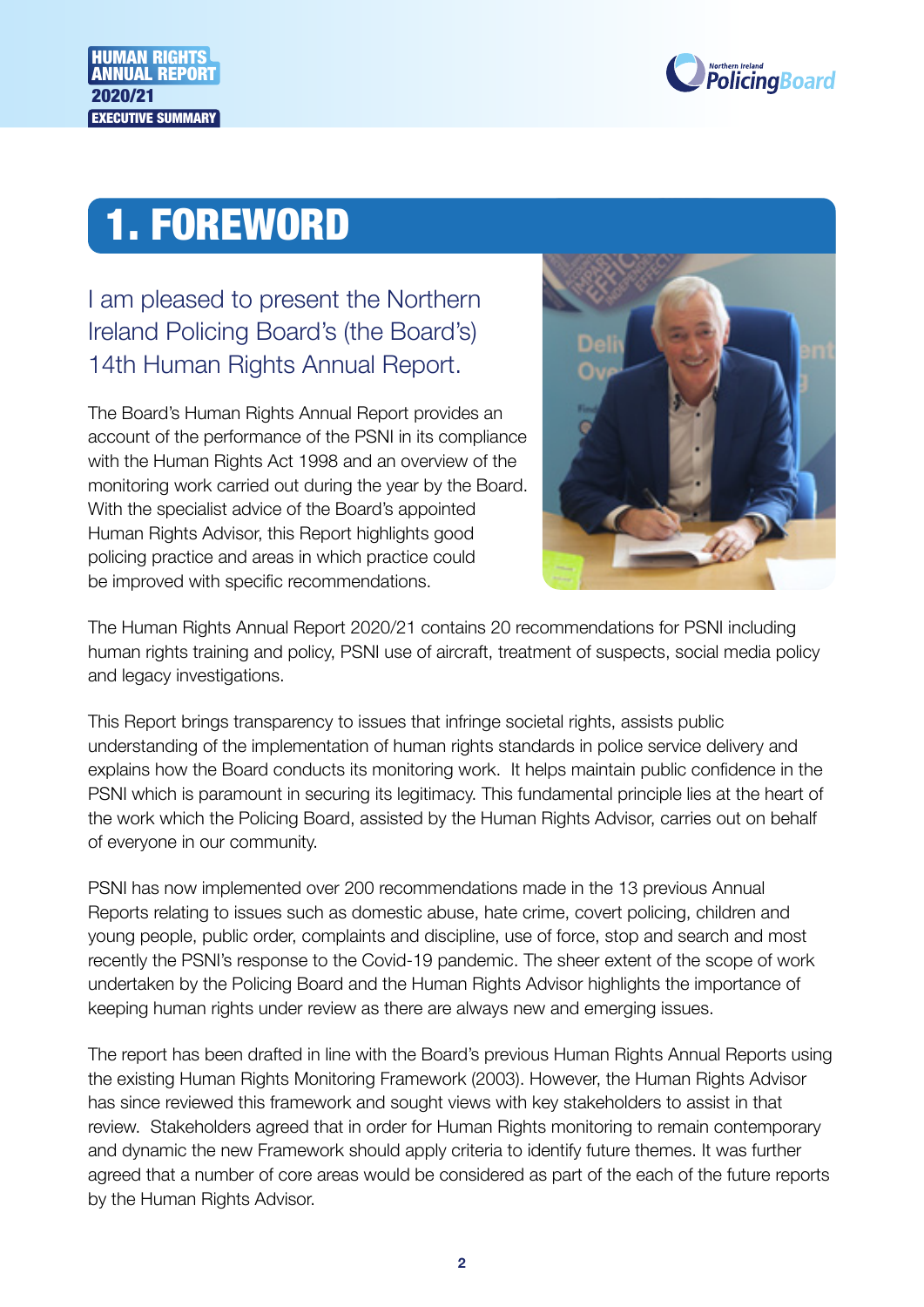



These areas include policy, practical policing, training and human rights culture, complaints and adherence to the Code of Ethics. This new Human Rights Monitoring Framework has been included as an Annex at the end of the report.

A rights based approach to policing protects the public and officers responsible for delivering the service. The Board's oversight regime has been recognised as good practice nationally and internationally. Having a positive human rights culture in our policing service and a willingness to be held to account to the community through the Policing Board is welcome.

As a Board, we must also keep our own work under review and we welcome feedback on this Annual Report and the Human Rights Monitoring Framework. Views or comments can be provided to the Board at the following email address: **[PerformanceCommittee@nipolicingboard.org.uk](mailto:PerformanceCommittee@nipolicingboard.org.uk)**

In conclusion, I would like to record thanks to our Human Rights Advisor, John Wadham, for his work in producing this Report.

**Doug Garrett Chair** Northern Ireland Policing Board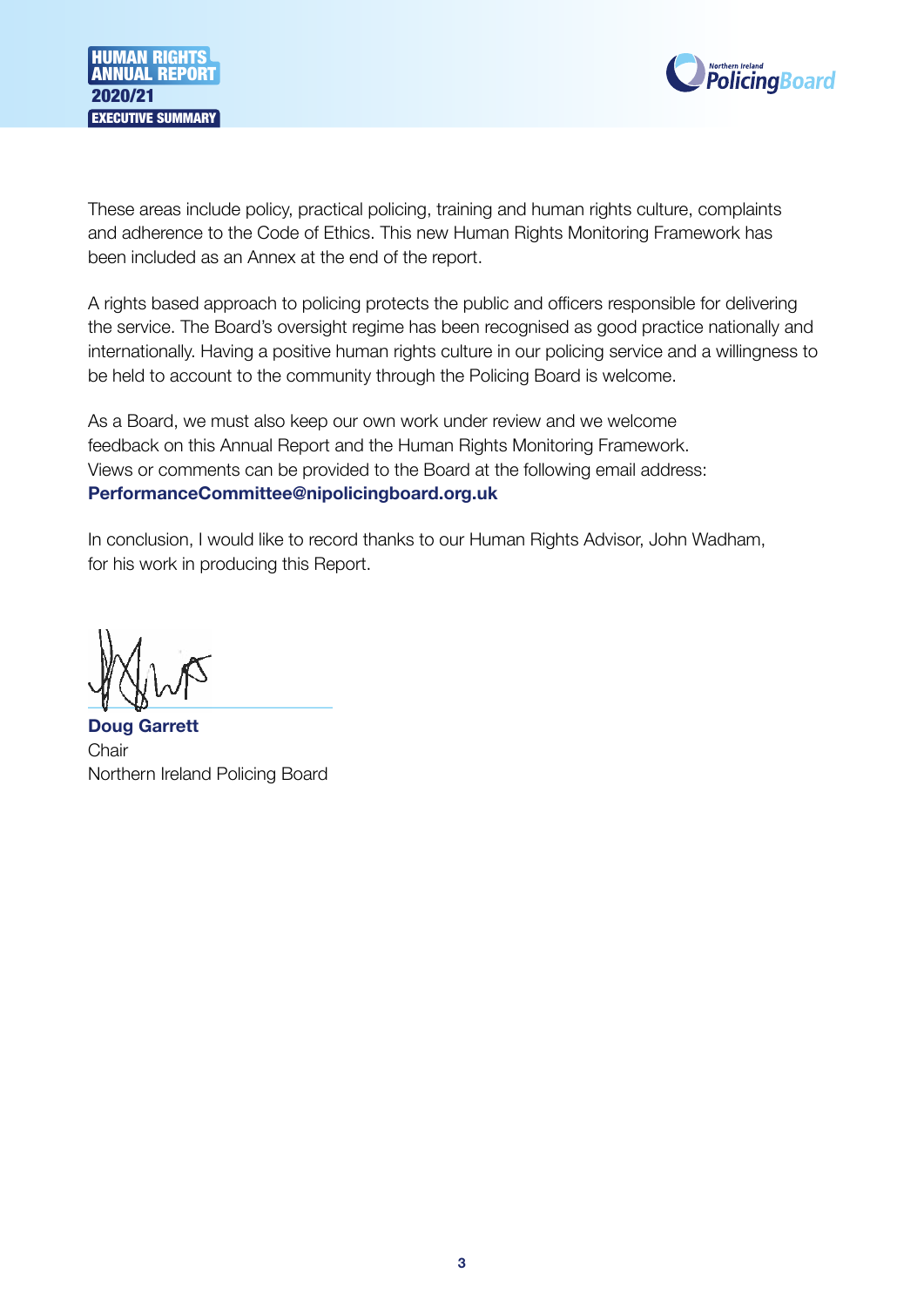



## 2. EXECUTIVE SUMMARY

The Board is under a duty to secure the maintenance of the police in Northern Ireland (s.3(1) of the Police (Northern Ireland) Act 2000) and to ensure that the police are efficient and effective (s.3(2)). In carrying out those functions, the Board has a further duty - to monitor the performance of the police in complying with the Human Rights Act 1998 (Police (Northern Ireland) Act, s.3(3) (b)(ii)). Section 57 (2)(a)(ii) of the 2000 Act also compels the Board to issue an annual report which should include the performance of the police in complying with the Human Rights Act 1998. This Human Rights Annual Report was prepared by the Policing Board's Human Rights Advisor, John Wadham and Board officials for the reporting period 2020/21.

John Wadham was appointed as the Board's Human Rights Advisor in June 2019 and took up the post on 24 July 2019. The Human Rights Advisor is appointed to provide the Board with independent advice and expertise on PSNI's compliance with the Human Rights Act 1998. The PSNI has provided access to all of its documents and materials and to observe any police procedures or actions the Advisor has requested. The Human Rights Advisor has Developed Vetted security clearance which enables him to delve more deeply into policing processes, particularly sensitive and covert processes that Members of the Board cannot review themselves. Through written reports, recommendations and in other ways, the Advisor reassures the full Board that all parts of the PSNI's operations are subject to the robust accountability required by the Police (Northern Ireland) Act 2000.

As to the level of scrutiny, the monitoring process keeps firmly in mind the key principle that emerges from human rights jurisprudence, namely that the protection of human rights must be 'practical and effective'. The monitoring process will therefore continue to examine the PSNI's compliance with its obligations under the Human Rights Act 1998 at all levels. This will include close scrutiny of the mechanisms in place which are intended to ensure that policy (both at the drafting and the implementation stages), training (from preparation through to implementation, awareness and appraisal), investigations and operations (from planning through to implementation) are effective in ensuring human rights compliance. It will also attempt to assess the impact of human rights considerations on decision making on the ground, allowing an input from the communities that are policed by the PSNI.

In this year's Annual Report nine key areas of policing are examined for their Human Rights compliance with analysis and updates provided. These areas cover issues such as training and PSNI human rights awareness; Policy; Operations; Complaints, Discipline and Code of Ethics; Use of Force; National Security and Covert Policing; Vulnerable Victims of Crime; and lastly Treatment of Suspects. The Human Rights Advisor has made 20 formal recommendations where it has been identified that PSNI action is necessary. It should be noted that not all of these recommendations have been agreed by all of the Policing Board's Members. Provided below is each recommendation with an overview of its context;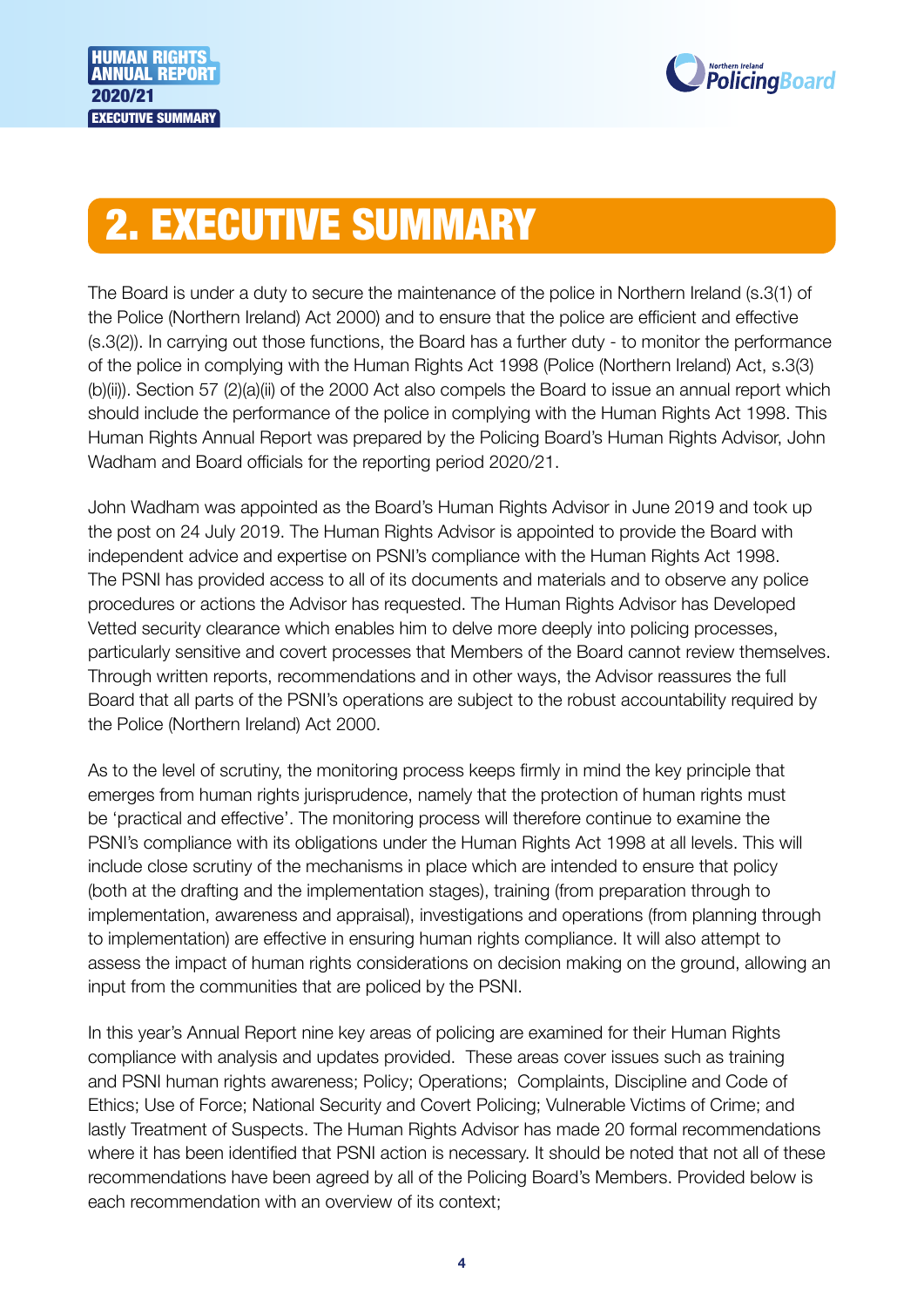

Within the restrictions that the COVID-19 pandemic has brought to the training/ classroom environment and the Board's stated position that the use of Spit and Bite Guards should cease, it is recommended that if spit and bite guards are proposed for permanent use by the Chief Constable, a spit and bite guard practical element should be considered/introduced within the annual operational personal safety programme {PSP} refresher for officers designated to use the guards in order to provide further reinforcement on their use, subject welfare and possible medical considerations. It is also recommended that future training on Spit and Bite Guards, if introduced, be carried out face to face rather than only online.

Spit and Bite Guards were introduced during the early stages of the COVID-19 pandemic. Their use has been discussed through Policing Board Committees throughout the year and the Board recommended PSNI stop their use by December 2020 in the previous Human Rights Annual Report 2019. As this recommendation regarding their use has not been implemented by PSNI, the Human Rights Advisor now recommends that all officers receive refresher training and are also trained on their use in person to ensure proper levels of understanding of their impact if their use continues. The Board has received a new report on Spit and Bite Guard use and the Human Rights Advisor will be setting his views in early 2022.

#### RECOMMENDATION 2

In order to assess the level of human rights awareness in PSNI and to assess the extent to which a human rights culture exists, the PSNI and the Policing Board should jointly commission an independent organisation to repeat the assessment to enable the PSNI and Board to understand how far the PSNI, its officers and staff have moved and what still remains to be done.

In 2004, the Board's Human Rights Advisor worked with the PSNI's Human Rights Champion to create a questionnaire that assessed PSNI officers' knowledge of human rights. The results were included in previous Human Rights Annual Reports, and the current Human Rights Advisor has now recommended that they should be reintroduced and included going forward with the questionnaire being delivered by an independent organisation.

#### RECOMMENDATION 3

Given the delay in taking action on Recommendation 2 from the 2019/20 report (albeit the delay was partly during the Pandemic) the PSNI should prioritise this work and, where necessary, provide the resources that are needed to take action without unnecessary delay.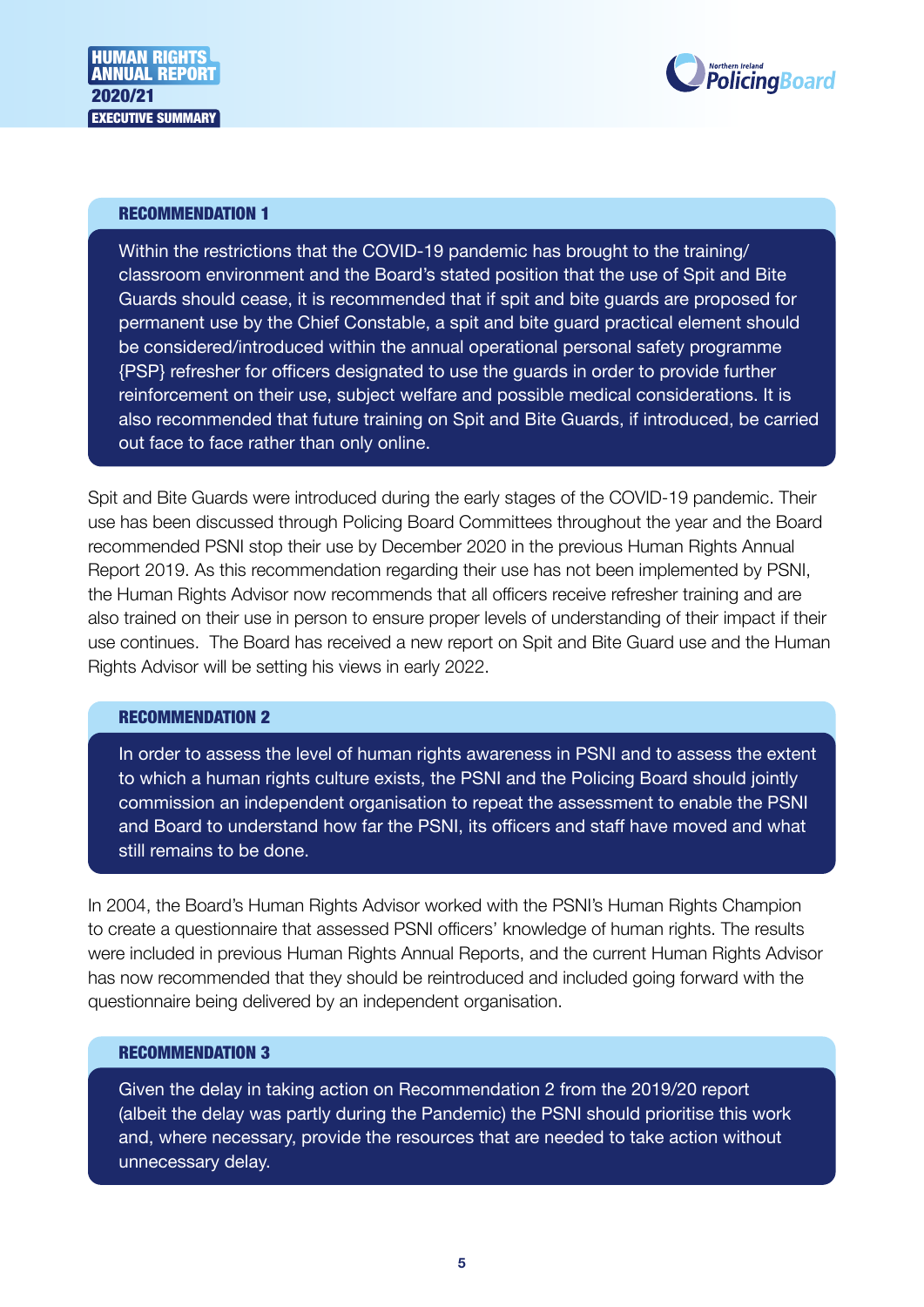

Recommendation 2 from the previous Human Rights Annual Report involved PSNI developing and publishing a plan and timetable to ensure that all of its policies are published and, when relevant, set out the human rights issues involved in detail. The Board has previously asked for PSNI to publish all policy on its website, as to ensure that police action and policy is human rights compliant it must be accessible for the general public.

#### RECOMMENDATION 4

The PSNI Service Instruction should be extended to cover the use of all PSNI aircraft, should be published alongside the Privacy Impact Assessment and should set out, in summary, the Regulation of Investigatory Powers Act 2000 authorisation processes.

As well as traditional helicopters and fixed wing aircraft, PSNI now have the use of 12 operational drones. The Human Rights Advisor monitored the use of drones and gave feedback on a nowpublished Service Instruction. While other documents are due to be published with regards to aircraft, there is no overarching policy and the Human Rights Advisor has now recommended that the PSNI should extend their service instruction.

#### RECOMMENDATION 5

The PSNI publish its policy on its monitoring of social media for policing purposes and include in this its retention and access arrangements. If a new policy is to be developed this should be subject to public consultation and an equality impact assessment.

It is unclear whether the social media monitoring undertaken by PSNI is solely done by the Communications Branch to measure performance, or whether this was also accessible for criminal justice purposes. While PSNI have issued a directive to help officers and staff decide whether a proposed activity requires authorisation, the Human Rights Advisor has recommended that a policy should be published, and if no relevant policy exists one should be created.

#### RECOMMENDATION 6

The PSNI should consult the Policing Board and the wider public if facial recognition technology is to be recommended to assist in preventing crime or investigating offences and this should be subject to an equality impact assessment and human rights audit.

PSNI uses a CCTV Behavioural Analytics System which speeds up identification of activities and suspects on substantial hours of CCTV, however it is not the same process for facial recognition software. As other police forces in the UK begin to use facial recognition software, if PSNI considers following suit there should be transparent consultation with the Board and the public.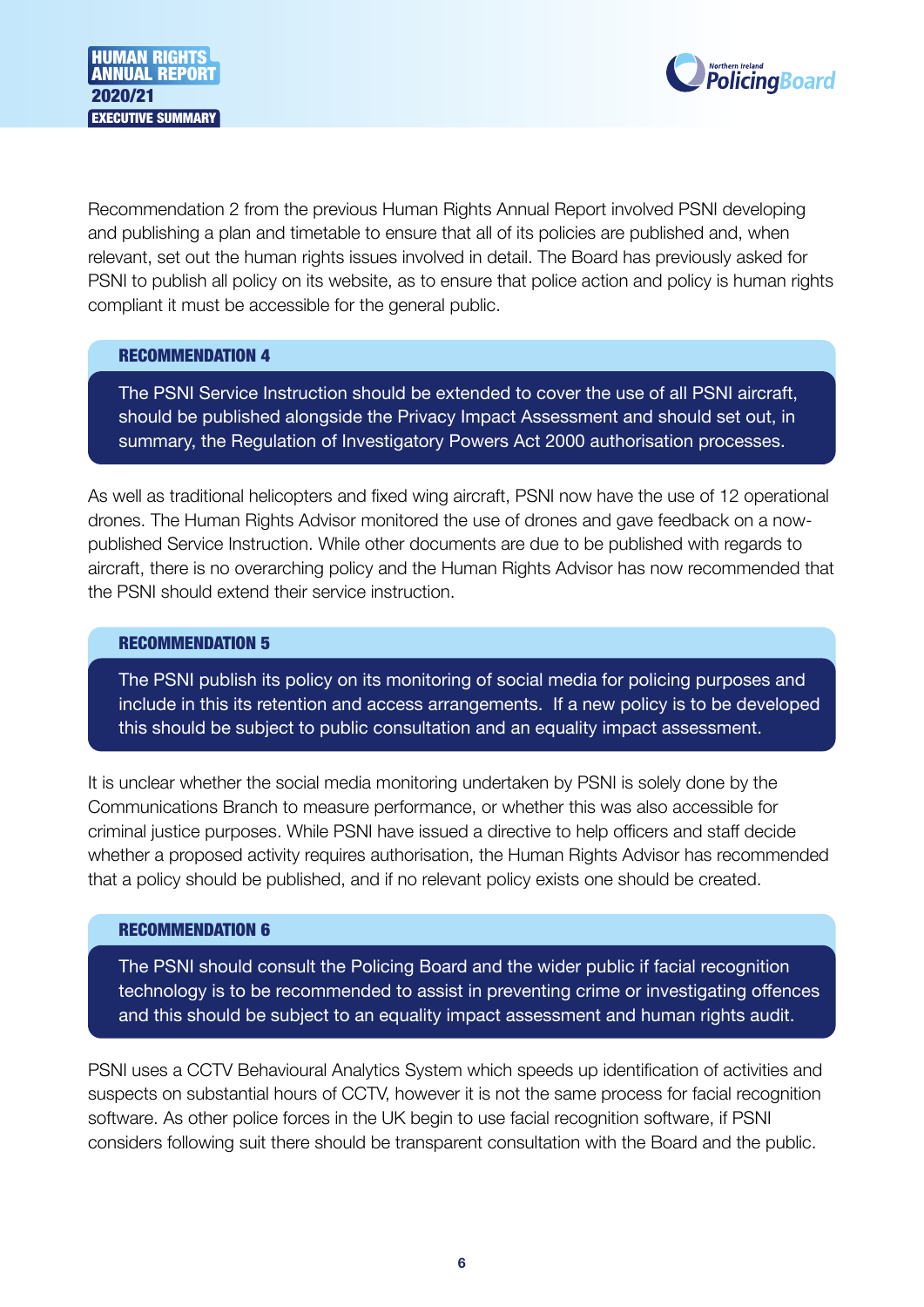

Despite the delay to resolve the issue as to who should investigate legacy cases, the PSNI should continue to investigate these cases properly and promptly, should be adequately resourced for the task and, in the absence of guidance from the Supreme Court (and the cases pending still with the Council of Europe's Committee of Ministers), follow the advice from the Court of Appeal to ensure its compliance with Article 2.

Article 2 of the European Convention of Human Rights relates to the right to life. Regarding the above recommendation, this is specifically involving the duty to have independent investigations following a death.

After a review by Her Majesty's Inspectorate of Constabulary in 2014/15, the Historical Enquiries Team (HET) was replaced by the Legacy Investigations Branch (LIB). In 2018, the Northern Ireland Office consulted on the creation of a Historical Investigations Unit which would cover all Troublesrelated investigations, including those from the HET, LIB and Police Ombudsman. However, the UK government in 2021 proposed another new policy dealing with Troubles-related deaths and injuries, which has received universal opposition within Northern Ireland.

The shifting approach to legacy-related criminal investigations creates uncertainty and instability for not only LIB, but the Police Ombudsman and Jon Boutcher's external investigation team. Therefore, due to the delay to resolve this issue, the Human Rights Advisor is recommending that the PSNI should continue to investigate these cases and should be adequately resourced for the task, in the absence of guidance from the Supreme Court.

#### RECOMMENDATION 8

The PSNI should review its use of the common law offence of Unlawful Assembly given its vague nature, likely violation of Article 7 (the requirement for clarity in the criminal law) and the fact that it was abolished in England and Wales many years ago. Consideration should also be given to the use of the Terrorism Act in such cases, perhaps by consulting the Independent Reviewer of Terrorism Legislation.

The Board's Independent Human Rights Advisor spent time with Gold and Silver Commands across Belfast during summer 2020 to get an in-depth insight into the most common public order issues faced by PSNI.

It was reported during 2020 that the PSNI had used the old common law offence of Unlawful Assembly while dealing with a public order event. This vague provision raises human rights issues that require consideration and has been abolished in England and Wales.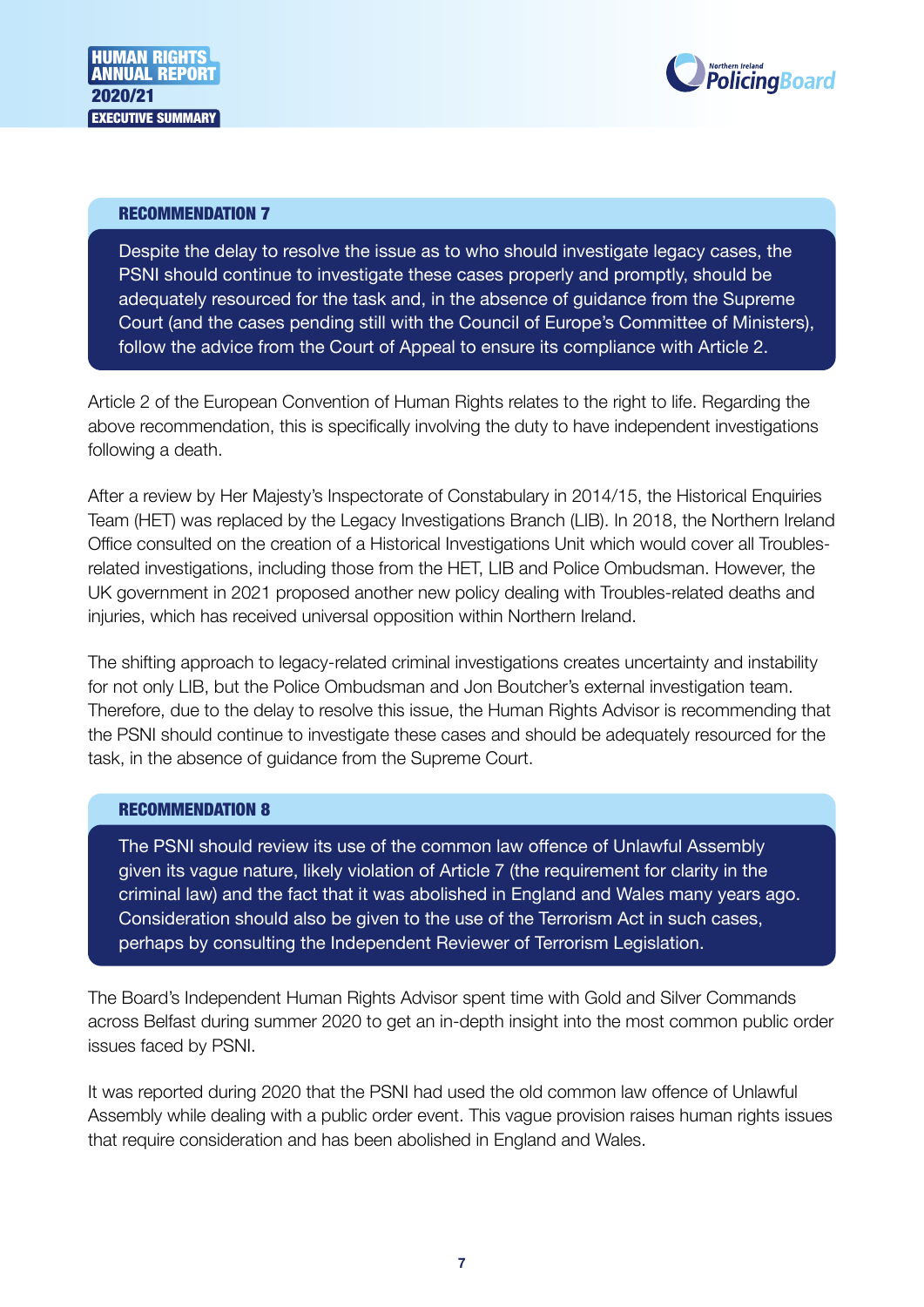



- A. The PSNI should investigate and report to the Board on why the arrest rate varies so significantly between Districts; and
- B. The PSNI should take a series of representative samples of those stopped and searched and track them through the system to find out what substantive outcomes are achieved – what happens to those arrested or referred to the PPS (Public Prosecution Service).

This recommendation relates to the number of arrests made by PSNI after an individual was stopped and searched. In practice, the number of stops under Misuse of Drugs and PACE (powers of arrest) went up, with the success rate (a stop leading to an arrest or other outcome like a community resolution notice) went down.

PSNI's reported stop and search success rates vary between Districts and no information has been given to the Board on the reason for this. Therefore, the Human Rights Advisor has recommended tracking stop and search cases through the system to give a better view of stop and search effectiveness.

#### RECOMMENDATION 10

- A. The category of 13 to 17 years old used by the PSNI for young people stopped and searched should be broken down further so that more information is available on the youngest children in this group; and
- B. The PSNI reconsider the proposal that an internal record be kept of any stop and search under JSA (Justice and Security Northern Ireland Act 2007) or TACT (Terrorism Act 2000) involving children or where an unexpected incident has occurred which might prove controversial.

The Children's Law Centre has raised concerns in relation to the PSNI's Stop and Search Report for 1 January 2020 to 31 December 2020, contending that children and young people are being "systematically targeted through the disproportionate use of stop and search." In order to examine this, the Human Rights Advisor has noted that the above information is required.

In his 11th annual review the independent reviewer of Justice and Security for Northern Ireland, Mr David Seymour CB, made the above recommendation. In his most recent report, Mr Seymour notes that it is unfortunate that the PSNI did not accept this recommendation at least insofar as it applied to children.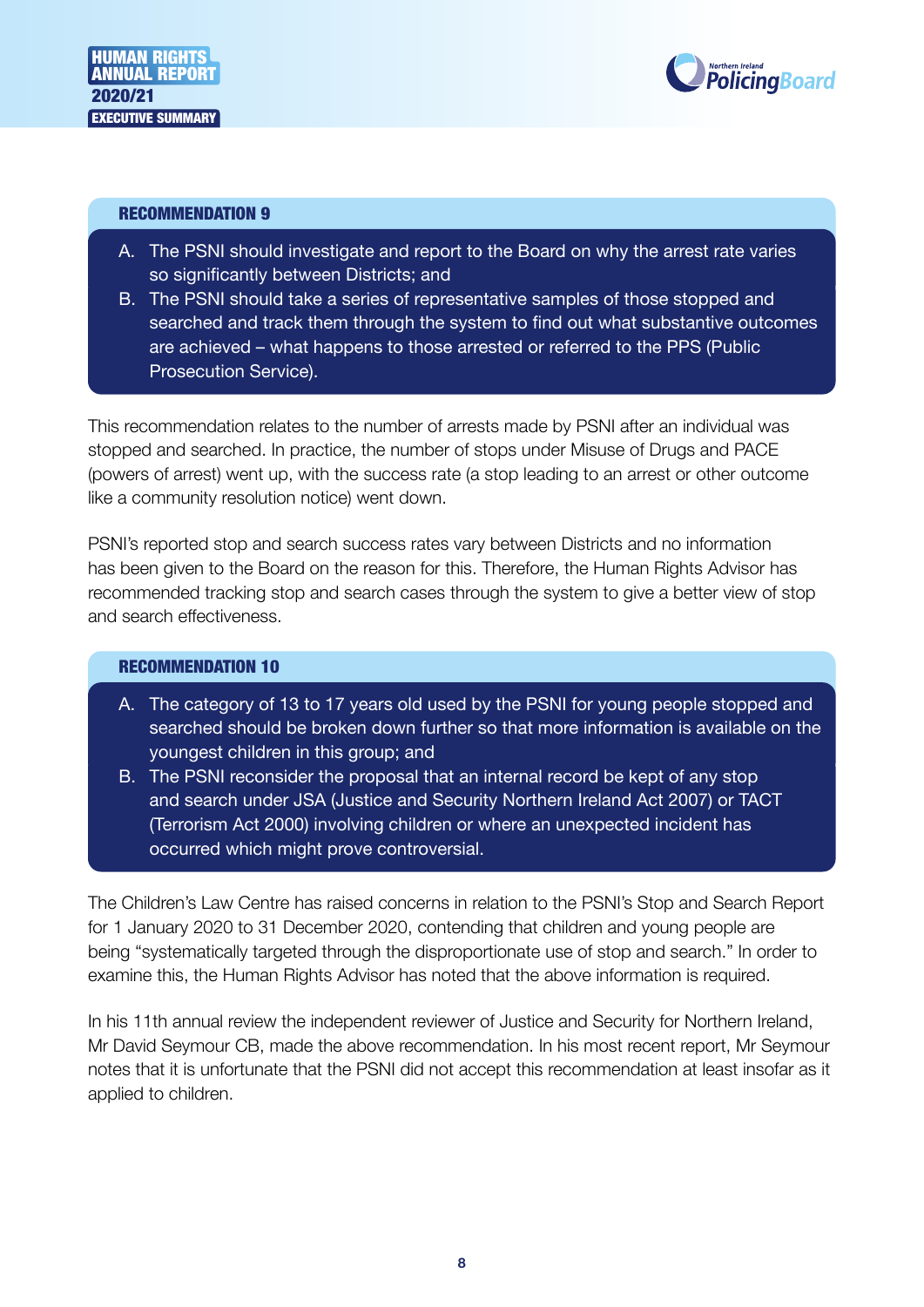



- A. The PSNI should publish Dr Topping's research and provide an official response to its findings;
- B. The PSNI should publish its leadership approach to stop and search and should make it transparent on why they use stop and search in the way that they do, including its analysis of how the use of these powers aligns with service objectives and clearly demonstrate why no mitigation measures are considered necessary;

Research undertaken for the PSNI by Dr Topping found that PSNI officers felt pressured to conduct high volumes of searches and that this was in response to the specific culture inside individual stations rather than any formal target-setting reasons. Therefore, the Human Rights Advisor has made the above recommendation that the PSNI should publish its leadership approach to stop and search and should make it transparent on why they use stop and search in the way that they do.

#### RECOMMENDATION 12

The PSNI should change the recording system to ensure that in future any use of force is recorded in the stop and search record as well as being recorded as a use of force.

When a PSNI officer needs to use force during a stop and search – this includes using hand restraints on a person being searched – they must complete a separate "use of force" form which sits on a standalone system. Because of this, there is no automated way of recording a link between a search and a use of force.

#### RECOMMENDATION 13

The system for recording community background is put in place quickly and, at least, by 1 January 2022.

Following the Ramsey judgement regarding the use of stop and search, the Court of Appeal required PSNI to find a way to record community background of those stopped under the Justice and Security (Northern Ireland) Act 2007. While there has been work undertaken by PSNI on this issue, a system to record community background has not yet been implemented.

#### RECOMMENDATION 14

The PSNI should report to the Policing Board on improvements made on its reporting of the use of force and further deployment of Conducted Energy Devices [CEDs] to a wider range of officers should only be made following discussion with the Board and include consideration of the human rights implications, potential dangers with its use and benchmarking with other police services.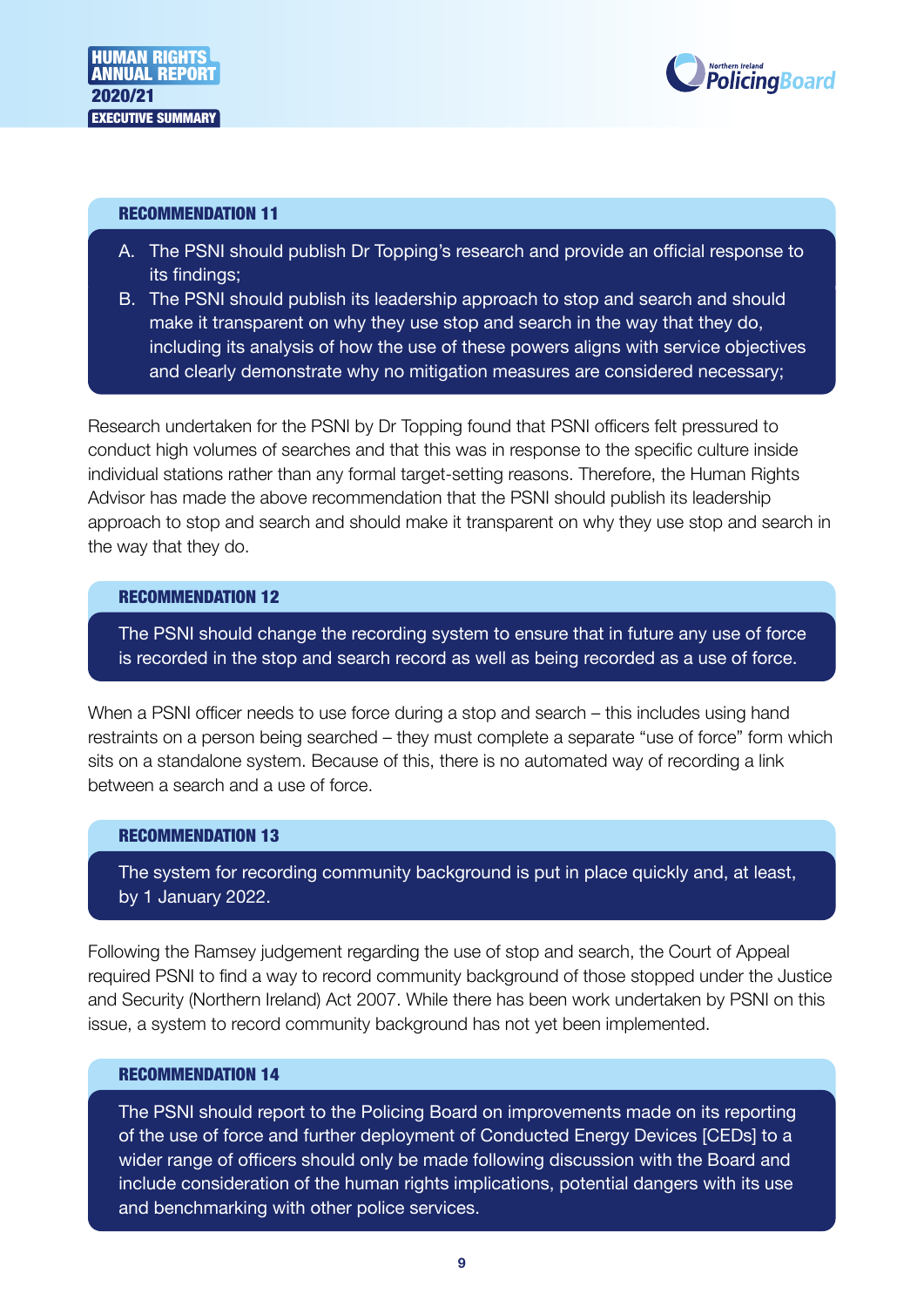

A Her Majesty's Inspectorate of Constabulary and Fire and Rescue Services (HMICFRS) report on the PSNI, published September 2020, stated that "the PSNI does not monitor its use of force or stop and search powers closely enough," and encouraged further scrutiny of the use of these powers from external bodies to measure appropriate use and improve performance.

CEDs are Conducted Energy Devices, such as TASERs. The HMICFRS report also highlighted that most PSNI frontline officers are not issued with TASERs, which are less lethal than firearms, and this leaves them with fewer options when using force. It recommended a wide consultation with communities led by the Chief Constable if further TASERS were to be introduced.

#### RECOMMENDATION 15

The PSNI to commission research to identify the factors that make the use of force (and what kind of force) more likely and to learn lessons to try to reduce, as far as possible, any use of force. Specifically, with the availability of firearms, what causes an officer to escalate the use of force to draw or point a firearm and how this can be reduced.

The College of Policing recently published an analysis on the use of force by the police in England and Wales called Police Use of Force: Tactics, Assaults and Safety. The analysis aimed to identify whether there were any patterns in the data that might warrant more in-depth investigation using a range of research methods and data sources. The Board's Human Rights Advisor recommends similar examination of PSNI's use of force.

#### RECOMMENDATION 16

The Policing Board will work with the PSNI over the next year to seek to make public the use of force statistics by gender, age, ethnic minority and disability etc. Subject to the actions taken by the PSNI to respond to the stop and search case of Ramsey, the Policing Board will discuss with the PSNI the production of statistics on the use of force and community background status of those subjected to this use of force. PSNI should report to the Board on the reasons for the increases in the number of times force has been used.

The PSNI currently use AEPs (baton rounds), personal batons, PAVA (irritant spray), firearms, police dogs, TASERs, handcuffs, limb restraints, unarmed physical tactics, spit and bite guards and water cannons. Some of these are considered "less lethal options." The use of these "less lethal options" was up 58% on the previous year, however no official public statistics are currently provided of the protected characteristics breakdown referred to in this recommendation.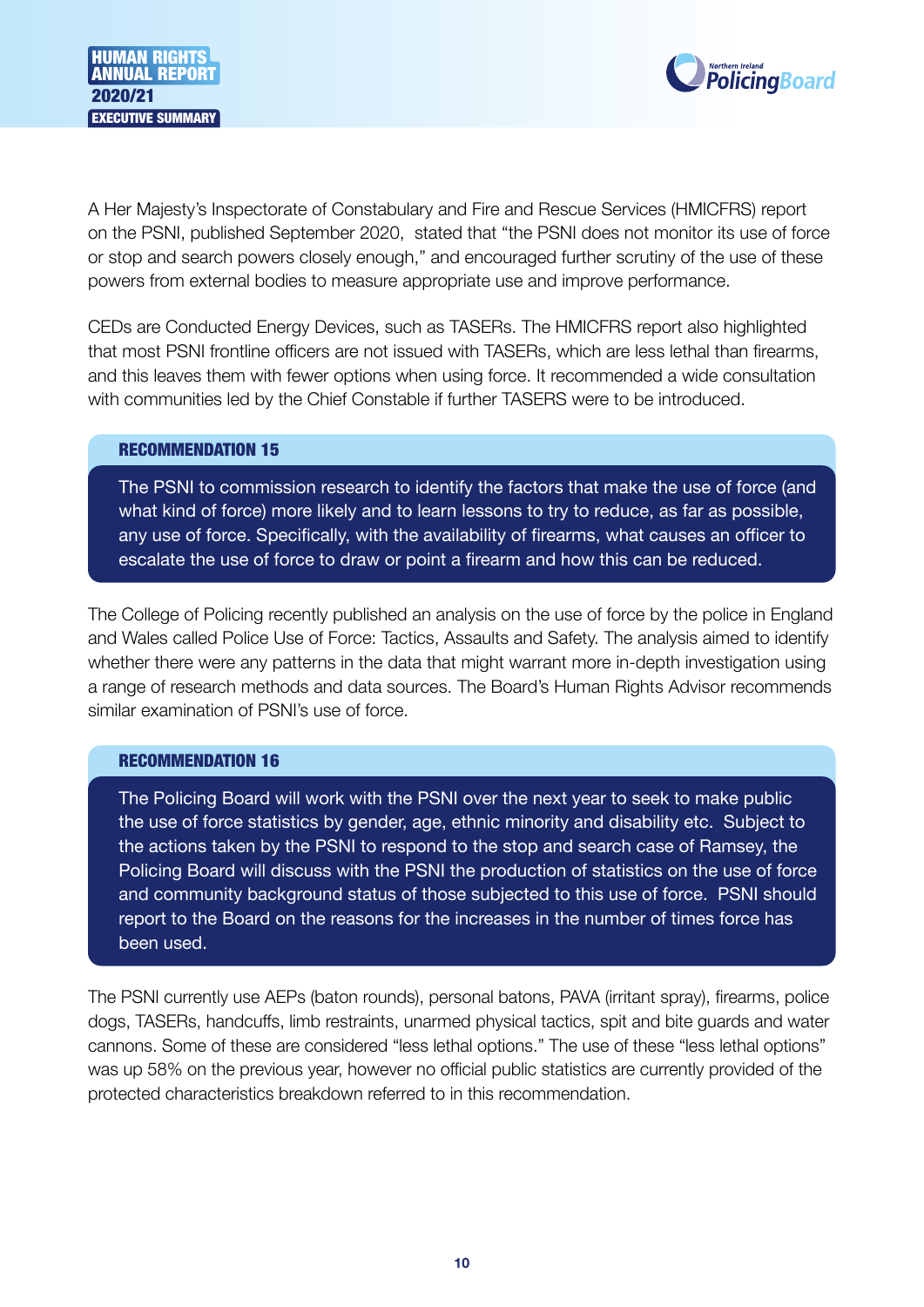

There should be a wider debate of the asymmetry in intelligence gathering and law enforcement functions in Northern Ireland involving the PSNI and the Policing Board and this should be initiated by the PSNI.

Jonathan Hall QC, the Independent Review of Terrorism, pointed out in his 2019 annual report issues that the activities of law enforcement in Northern Ireland have some unhelpful and asymmetric structures. These have been created (albeit unintended) by the mandate of MI5 (including the Security Act 1989 that governs its work) and the definitions in the Terrorism Acts. These issues need to be considered and discussed to ensure they align with human rights principles and that adequate resources are provided to try to protect everyone's right to life and to try to ensure that everyone is free from harm.

#### RECOMMENDATION 18

The PSNI should report to the Policing Board with its response to the criticism from Jonathan Hall QC that young and vulnerable people should, where there is a choice, be arrested under PACE rather than TACT so that bail is available and should consult those organisations representing children and young people on the consequences of the current policy.

Jonathan Hall QC, the Independent Reviewer of Terrorism, highlighted in his 2019 Annual Report that PSNI arrests people under TACT (Terrorism Act 2000) legislation more often than other police forces in UK, and also has a lower conviction rate.

Jonathan Hall QC, noted that it is of particular concern because, as he says there are perfectly justifiable reasons for not arresting someone under section 41 of the Terrorism Act 2000, for example if they are young or vulnerable and it would therefore be in their best interests to be released on bail while an investigation is ongoing.

#### RECOMMENDATION 19:

The Investigatory Powers Commissioner encourages all those inspected to publish the reports from his Office (suitably redacted if necessary) and PSNI should follow this approach, perhaps starting by producing a summary of the inspection and the action that it has taken. Further consideration should be given to disclosing other Service Instructions, policies and procedures to ensure greater transparency.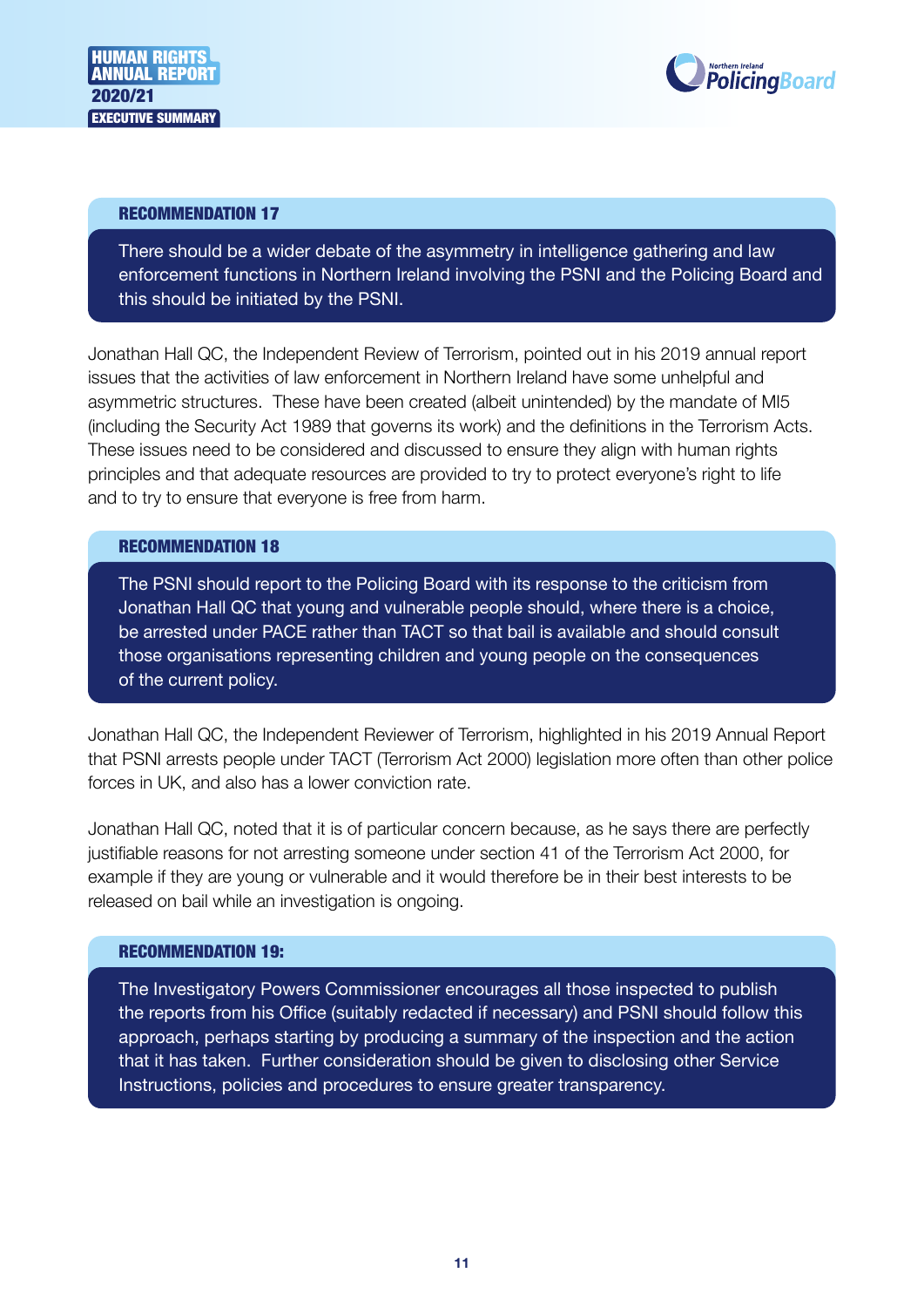



Every year the Investigatory Powers Commission inspects the covert activities of the PSNI – use of informers (CHIS), listening devices, telephone taps, and other secret surveillance. The Commission produces a report, makes recommendations and suggestions for improvement every year as a result. This or a summary of it should be published to help to reassure the public that these covert activities are lawful, justified and subject to independent verification.

#### RECOMMENDATION 20:

Given the identification by many Parliamentarians of flaws in this Act and the concerns from the past of the use of CHIS and possible criminal offences, the PSNI should develop more detailed guidance to ensure human rights compliance.

This recommendation relates to the Covert Human Intelligence Sources (Criminal Conduct) Act 2021. A CHIS is a Covert Human Intelligence Source. The Act allows MI5, police forces and some other public authorities to authorise their agents or officers to commit particular criminal offences where it is necessary.

The Human Rights Advisor has therefore recommended that the Chief Constable commence discussions in relation to the PSNI developing its own guidance on these issues in order to reassure both officers and the public.